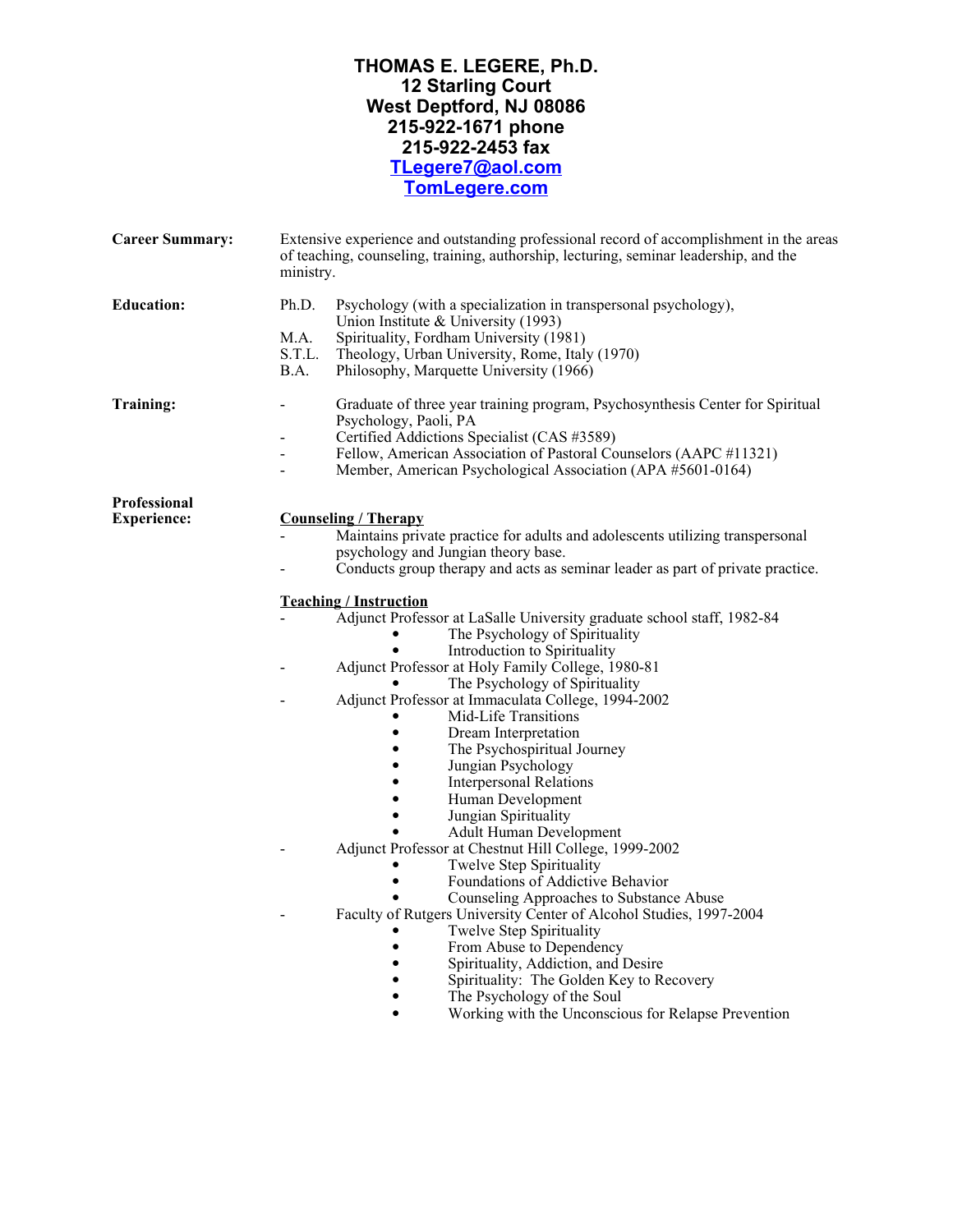- Adjunct Professor at Rowan University for Addiction Studies, 1996-2003
	- Fundamentals of Drug and Alcohol Dependency
	- Developmental Psychology of Drug and Alcohol Abuse
	- · Psychological Evaluation and Counseling Services
	- Adjunct Professor at Gwynedd-Mercy College, 2001-2003
		- Theories of Counseling
			- Issues in Substance Abuse
			- · Human Development
- Assistant Professor at Fordham University, 2003 to present
	- Personality Theories and Spiritual Formation
		- · Human Development I
		- · Human Development II
		- Theories of Pastoral Counseling
		- · Basic Pastoral Counseling and Spiritual Direction skills
		- Psychology and Religion/Spirituality

#### **Authorship**

Books:

- Thoughts on the Run. (1983) Minneapolis, MN: Winston Press
- · Your Spiritual Journey. (1985) Liguori, MO: Liguori Publications
- Journals: (in chronological order)
	- "Should your kids go to Mass?", U.S. Catholic, pp.36-36 (April 1973).
	- "Catholicism: Ruin or Renewal?", U.S. Catholic, pp. 39-40 (November 1973).
	- "Permanent Deacons: Better to Burn than to Marry", U.S. Catholic, p.32 (April 1976).
	- · "A Spirituality for Today", Studies in Formative Spirituality, pp.375-383 (May 1984).
	- · "Real Presence: A Meditation", Emmanuel, pp. 510-11 (November 1988).
		- <sup>"</sup>The Eucharist: Healer of Illusions", Emmanuel, pp. 567-69 (December 1988).
	- "Meaningful Coincidences: A Meditation", Emmanuel, pp. 570-73 (June 1989).
	- · "Don't Tinker with the Mass", Emmanuel, pp. 516-19 (November 1989).
	- · "The Spiritual Connection: The Golden Key to Recovery", The Counselor, pp. 36-37 (September/October 1999).
		-
	- "The Best is Yet to Be," Journeys, Vol.6, No. 1, p. 16 (Winter-Spring) 2004.
- Newspapers:
	- Authored 446 columns as syndicated columnist from 1972 1992. All titles and columns available for inspection upon request.
- Video/Audio Productions:

Audio:

- The "Basics of Christian Spirituality"<br>• The "Augustine: Finding the God Wit
	- · "Augustine: Finding the God Within"
- "Ignatius: How to Form Ones Conscience"<br>• "Catherine: Balancing Prayer and Action"
- "Catherine: Balancing Prayer and Action"<br>• "How to Interpret Ones Dreams"
- "How to Interpret Ones Dreams"<br>• "How to Overcome Depression"
- "How to Overcome Depression"<br>• "Your Spiritual Journey"
- 
- "Your Spiritual Journey"<br>• "Mid-Life: The Second J · "Mid-Life: The Second Journey
- · "A Christian Look at Reincarnation"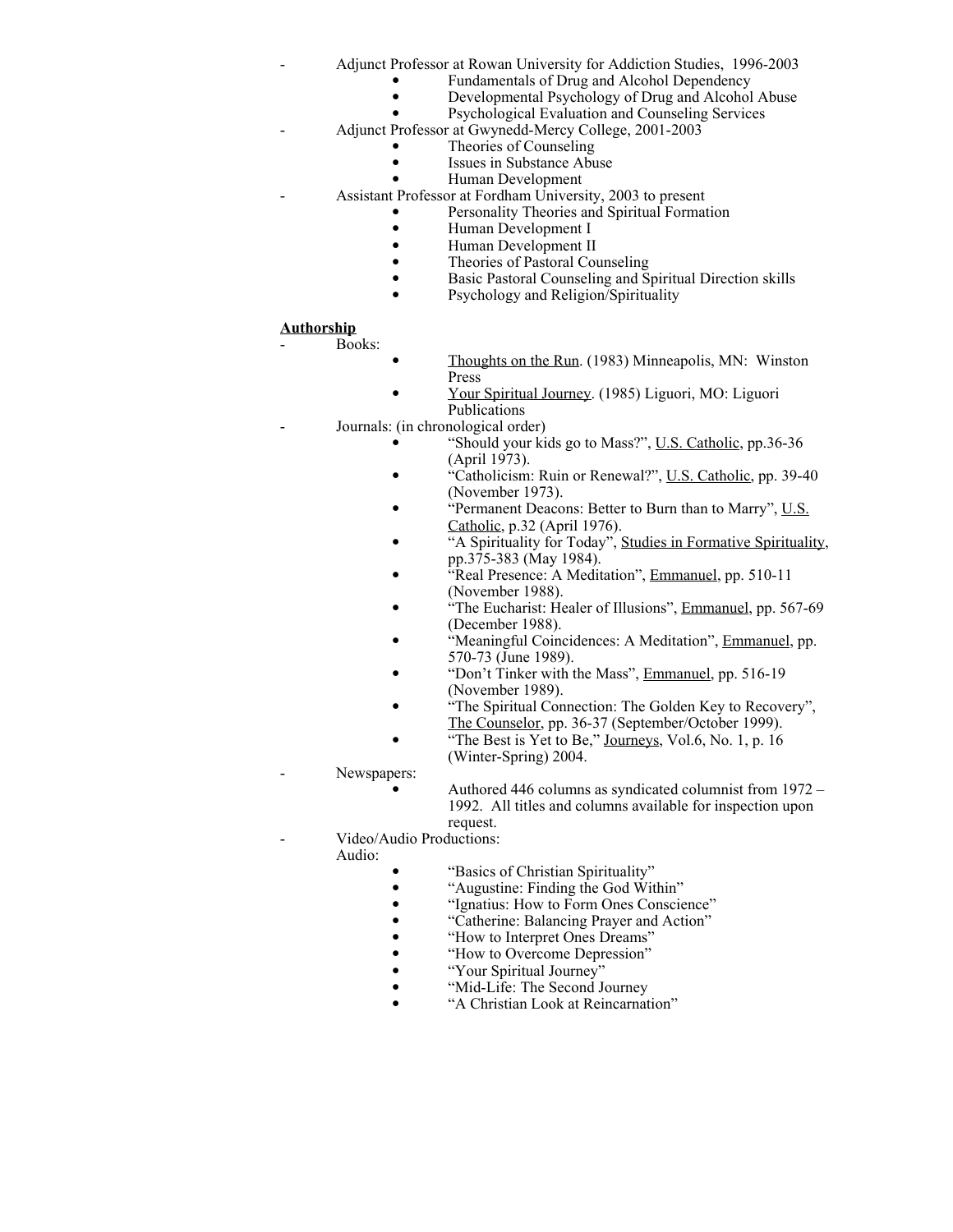| Video: |
|--------|
|        |

- "Christianity for a New Age", Fully Alive Publications (1984)
- "Awakening to the God Within", Liguori Publications (1986)
- · "Impact of Disaster on Children in our Schools: A program for School Nurses", State University of NJ (2002)

#### **Lecturer/Leader/Presenter**

- Regular presenter on "Real to Reel" television show (WPHL) from 1982-1990.
	- Retreat Master at the following retreat houses from 1980-1992.
		- St. Pius X Retreat House, Blackwood, NJ<br>• St. Josephs in-the-Hills Retreat House Ma
		- St. Josephs in-the-Hills Retreat House, Malvern, PA
		- · Dominican Retreat House, Elkins Park, PA

- **Employment:** Counselor in private practice, Westmont, New Jersey, 1990 to present
	- Diocese of Camden, New Jersey, 1970 to 1992
	- LaSalle University, Philadelphia, Pennsylvania 1982 to 1984
	- Holy Family College, Philadelphia, Pennsylvania, 1980 to 1981
	- Immaculata University, Immaculata, Pennsylvania, 1994 to 2002
		- Rowan University, Glassboro, New Jersey, 1996 to 2003
	- Rutgers University, New Brunswick, New Jersey, 1997 to 2003

The International Association for Near Death Studies

- Chestnut Hill College, Philadelphia, Pennsylvania, 1999 to 2002
- Gwynedd Mercy College, Gwynedd Valley, Pennsylvania, 2001 to 2003
- Fordham University, Bronx, New York, 2003 to present

The Academy of Religion and Psychic Research

| <b>Professional</b> |  |
|---------------------|--|
| <b>Memberships:</b> |  |
|                     |  |
|                     |  |
|                     |  |
|                     |  |
|                     |  |
|                     |  |
|                     |  |

Association for the Advancement of Psychosynthesis

- Association for Transpersonal Psychology New Jersey Counseling Association

- Spiritual Directors International
- American Association of Pastoral Counselors (Fellow, AAPC)
- American Academy of Health Care Providers in the Addictive Disorders

National Association of Alcoholism and Drug Abuse Counselors

American Psychological Association (APA)

The American Teilhard Association

The Academy of Holistic Medicine

Spiritual Frontiers Fellowship

- Divisions:
- #7 Developmental Psychology
- #17 Society of Counseling Psychology
- #36 Psychology of Religion
- #50 Addictions